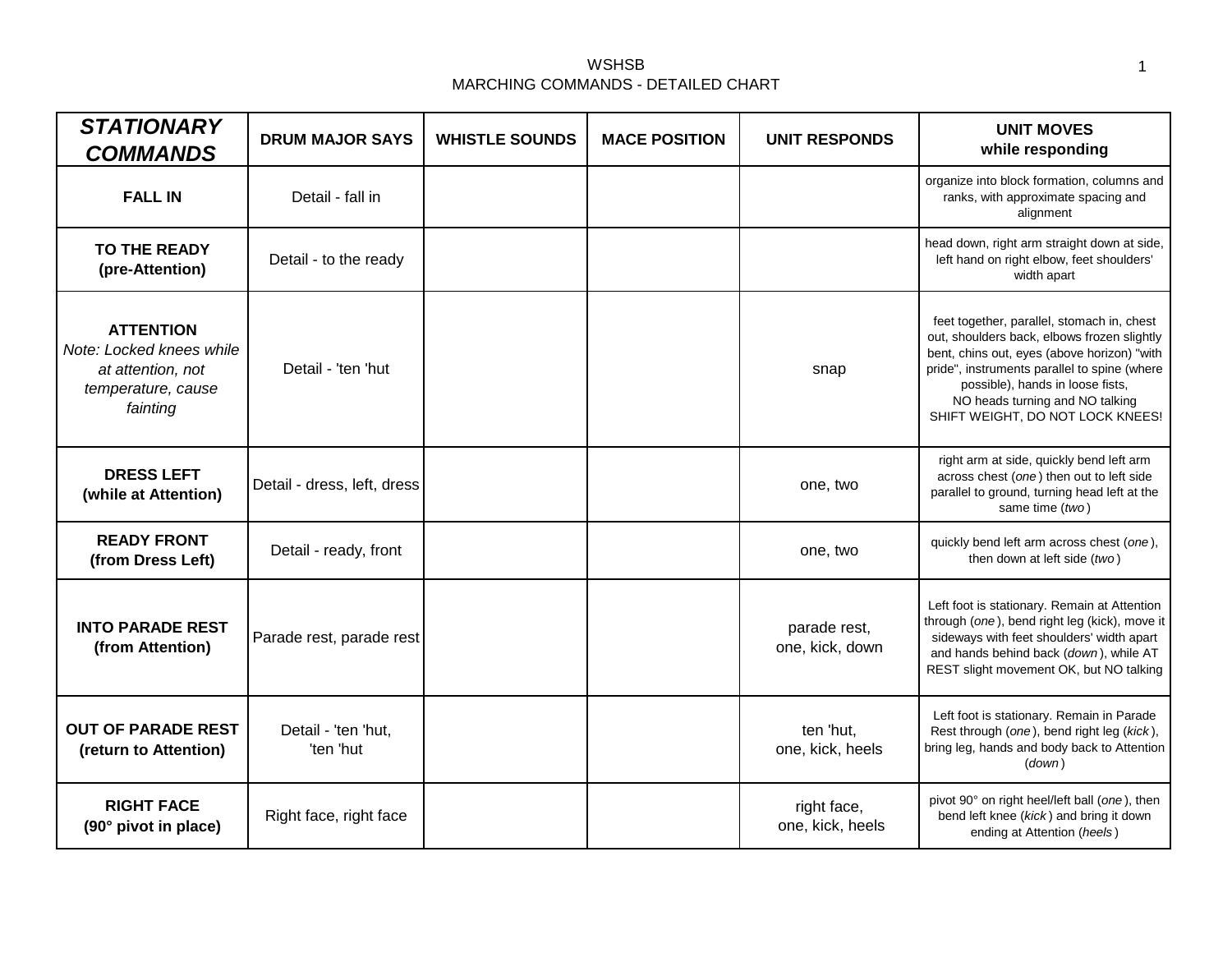## WSHSB MARCHING COMMANDS - DETAILED CHART

| <b>STATIONARY</b><br><b>COMMANDS</b><br>(continued) | <b>DRUM MAJOR SAYS</b>                                                                                                                                                                            | <b>WHISTLE SOUNDS</b> | <b>MACE POSITION</b> | <b>UNIT RESPONDS</b>                                            | <b>UNIT MOVES</b><br>while responding                                                                                                                                                                               |
|-----------------------------------------------------|---------------------------------------------------------------------------------------------------------------------------------------------------------------------------------------------------|-----------------------|----------------------|-----------------------------------------------------------------|---------------------------------------------------------------------------------------------------------------------------------------------------------------------------------------------------------------------|
| <b>LEFT FACE</b><br>(90° pivot in place)            | Left face, left face                                                                                                                                                                              |                       |                      | left face,<br>one, kick, heels                                  | pivot 90° on left heel/right ball (one), then<br>bend right knee (kick) and bring it down<br>ending at Attention (heels)                                                                                            |
| <b>QUARTER RIGHT</b><br>(45° pivot in place)        | Quarter right,<br>quarter right                                                                                                                                                                   |                       |                      | quarter right,<br>one, kick, heels                              | pivot 45° on right heel/left ball (one), then<br>bend left knee (kick) and bring it down<br>ending at Attention (heels)                                                                                             |
| <b>QUARTER LEFT</b><br>(45° pivot in place)         | Quarter left,<br>quarter left                                                                                                                                                                     |                       |                      | quarter left,<br>one, kick, heels                               | pivot 45° on left heel/right ball (one), then<br>bend right knee (kick) and bring it down<br>ending at Attention (heels)                                                                                            |
| <b>ABOUT FACE</b><br>(180° pivot in place)          | About face, about face                                                                                                                                                                            |                       |                      | about face,<br>kick, cross, and about                           | kick left foot forward (kick), bring ball of the<br>left foot about six inches to the right of the<br>ball of the right, crossing left leg in front<br>(cross), pivot 180° on the balls of both feet<br>(and about) |
| <b>AT EASE</b>                                      | Detail - at ease<br>OR At ease                                                                                                                                                                    |                       |                      |                                                                 | keep one's place with relaxed, freedom of<br>movement, talking OK, watch for call to<br>attention                                                                                                                   |
| <b>FIELD CONDUCTING</b>                             | No word, whistle or mace. Drum Major moves arms in three counts.<br>1st - arms out, 2nd - arms bent, 3rd - arms out and raised<br>Unit responds and moves, along with the third movement of arms. |                       |                      | (along with drum major's<br>3rd arm movement)<br>unit says "up" | instruments up, ready to play                                                                                                                                                                                       |

| <b>MOVING</b><br><b>COMMANDS</b>                  | <b>DRUM MAJOR SAYS</b>          | <b>WHISTLE SOUNDS</b>                         | <b>MACE POSITION</b>                               | <b>UNIT RESPONDS</b> | <b>UNIT MOVES</b><br>while responding                                                                                                                               |
|---------------------------------------------------|---------------------------------|-----------------------------------------------|----------------------------------------------------|----------------------|---------------------------------------------------------------------------------------------------------------------------------------------------------------------|
| <b>MARK TIME</b><br>while not marching<br>forward | <b>EITHER</b><br>Mark time, ho  | OR<br>first series<br>of four short whistles  |                                                    | and march            | left foot down on "ho" or fourth short whistle,<br>unit marches in place, first beat on left foot<br>(march), eyes above horizon, body above<br>waist is motionless |
| <b>FORWARD MARCH</b>                              | <b>EITHER</b><br>Forward, march | OR<br>second series<br>of four short whistles | WHILE<br>thrusting top end of<br>mace into the air | and move             | unit marches forward, first beat on left foot<br>(move), eyes above horizon, body above<br>waist is motionless                                                      |